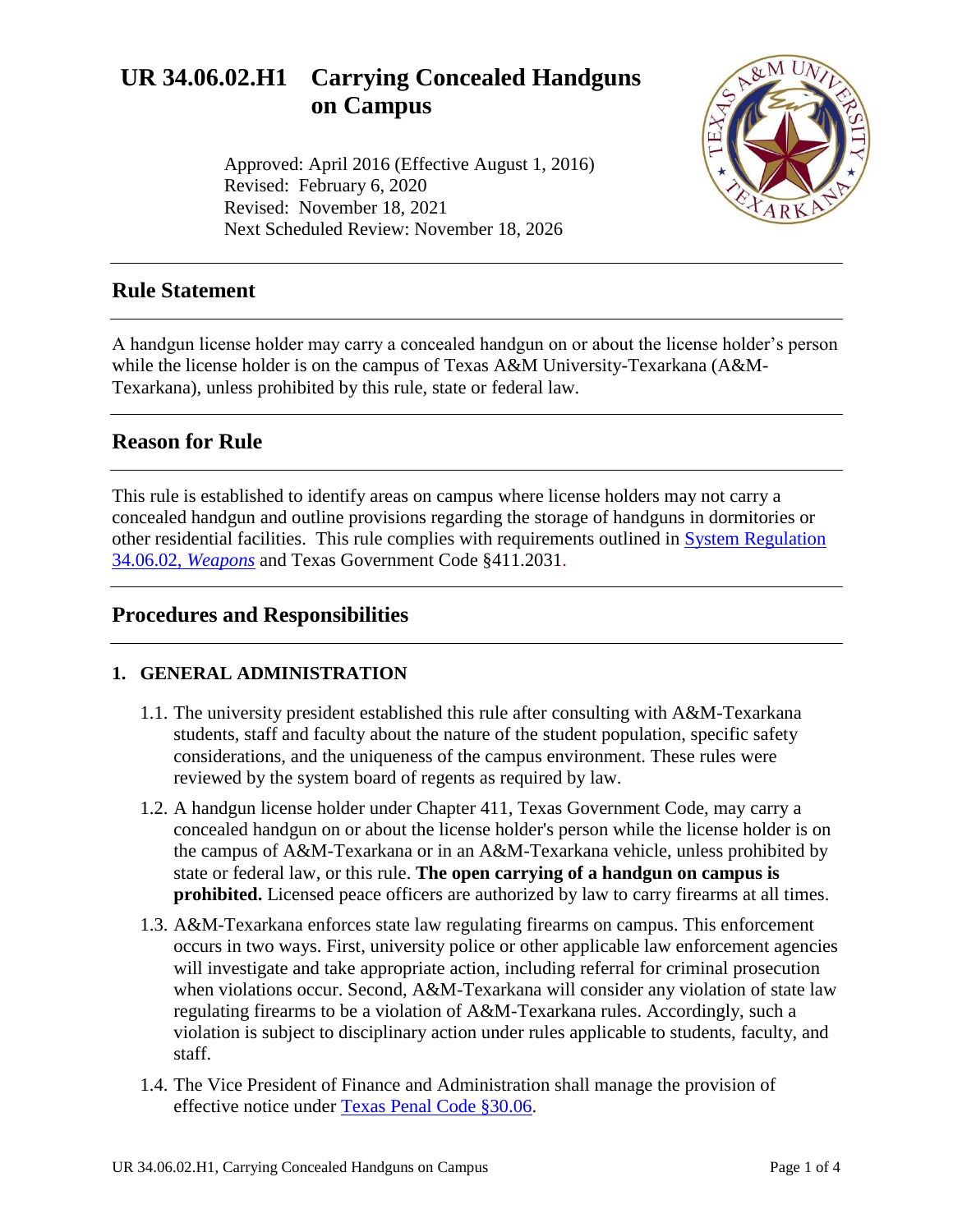- **2. STORAGE OF HANDGUNS IN RESIDENTIAL FACILITIES**This section applies to dormitories or other residential facilities located on campus that are: (1) owned and operated by A&M-Texarkana; or (2) leased and operated by A&M-Texarkana.
	- 2.1. When in the residence hall, any resident of campus housing who is a handgun license holder must store their handgun when not carried on or about their person in a safe that is provided and installed by A&M-Texarkana.

### **3. STATE LAW PROHIBITIONS**

A license holder is responsible for complying with the applicable state law prohibitions. See Appendix.

#### **4. FEDERAL LAW PROHIBITIONS**

A license holder is responsible for complying with the applicable federal law prohibitions.

#### **5. OTHER PROHIBITED CAMPUS PREMISES**

A license holder is also prohibited from carrying a concealed handgun on the following campus premises:Student Counseling Center;

- 5.1. Psychology and Counseling Laboratories;
- 5.2. Patterson Student Center;
- 5.3. Premises where Programs for Minos, as defined and administered by [System](http://policies.tamus.edu/24-01-06.pdf)  [Regulation 24.01.06](http://policies.tamus.edu/24-01-06.pdf) and [University Rule 24.01.06.H1,](http://www.tamut.edu/About/Administration/About/Rules/24-01-06-H1.pdf) are held, including summer camps, workshops, conferences and other activities serving participants under the age of 18;
- 5.4. Premises on which interscholastic events are hosted by A&M-Texarkana and where minors are the primary participants/audience;
- 5.5. Premises during which intercollegiate athletic events are hosted by A&M-Texarkana for 2 hours prior through no longer than 2 hours after the conclusion of the event, as indicated by 30.06 Notice. These locations include, but are not limited to:
	- 5.5.1. George Dobson Baseball Field
	- 5.5.2. Judy Kelley Morgan Soccer Field
	- 5.5.3. Bramlett Softball Field
	- 5.5.4. Tennis Courts at Texarkana College
- 5.6. Specific premises in which formal hearings are being conducted pursuant to university rules or procedures for faculty and staff disciplinary matters, student conduct proceedings, and academic grievances;
- 5.7. Testing Center, in accordance with the requirements of the third party testing agency;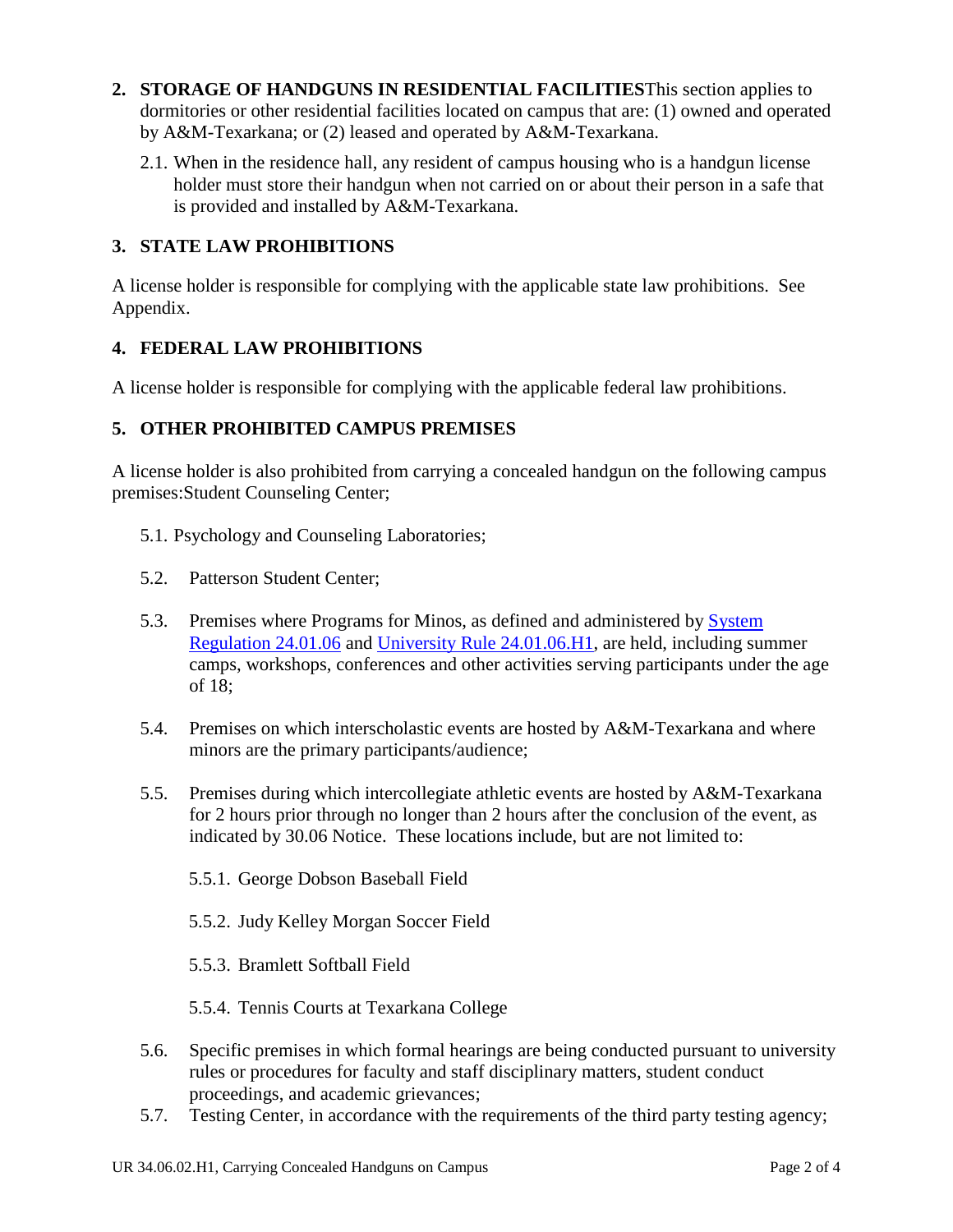- 5.8. Laboratories that have in their bounds flammable organic solvents, flammable liquids, or unstable (reactive chemicals);
- 5.9. Any premises where the university, as directed or approved by the president as necessary for campus safety, gives effective notice on a temporary basis pursuant to Section 30.06, Penal Code. For this rule, the term "owner of the property" in Section 30.06(b), Penal Code, means the president of the university. No university employee is "someone with apparent authority to act for the owner" for purposes of Section 30.06(b), Penal Code unless the President has documented delegated authority during a time when he/she is unavailable. All notices under Section 30.06, Penal Code, will be institutional notice, conform to Section 46.03, Penal Code, and apply equally to all handgun license holders;
- 5.10. Any portion of the campus leased by the university to a third party, if the third party determines to prohibit the concealed carry of handguns on the premises and provides effective notice pursuant to Section 30.06, Penal Code; and
- 5.11. Assigned offices, as approved by the president, for which the employee has demonstrated that the carrying of a concealed handgun by a license holder in the office presents a significant risk of substantial harm due to a negligent discharge.

#### **6. PROHIBITED PREMISES**

6.1. At all premises where concealed carry is prohibited, A&M-Texarkana must give effective notice under Section 30.06, Penal Code.

## **Definitions**

**Assigned office -** an office assigned to an individual faculty or staff member that is not generally open to the public.

**Campus** - means all land and buildings owned or leased by the A&M-Texarkana.

**Campus housing** - means dormitories or other residential facilities located on campus that are: (1) owned and operated by A&M-Texarkana; or (2) leased and operated by A&M-Texarkana.

**Interscholastic event** - means a function or program existing or done between schools not including a collegiate sporting event.

**Premises** - means a building or portion of a building. The term does not include any public or private driveway, street, sidewalk or walkway, parking lot, parking garage, or other parking area.

**Significant risk** - means a high probability of harm, not just a slightly increased, speculative, or remote risk.

**Substantial harm** - means serious injury or death to a person or persons, or destruction of valuable property.